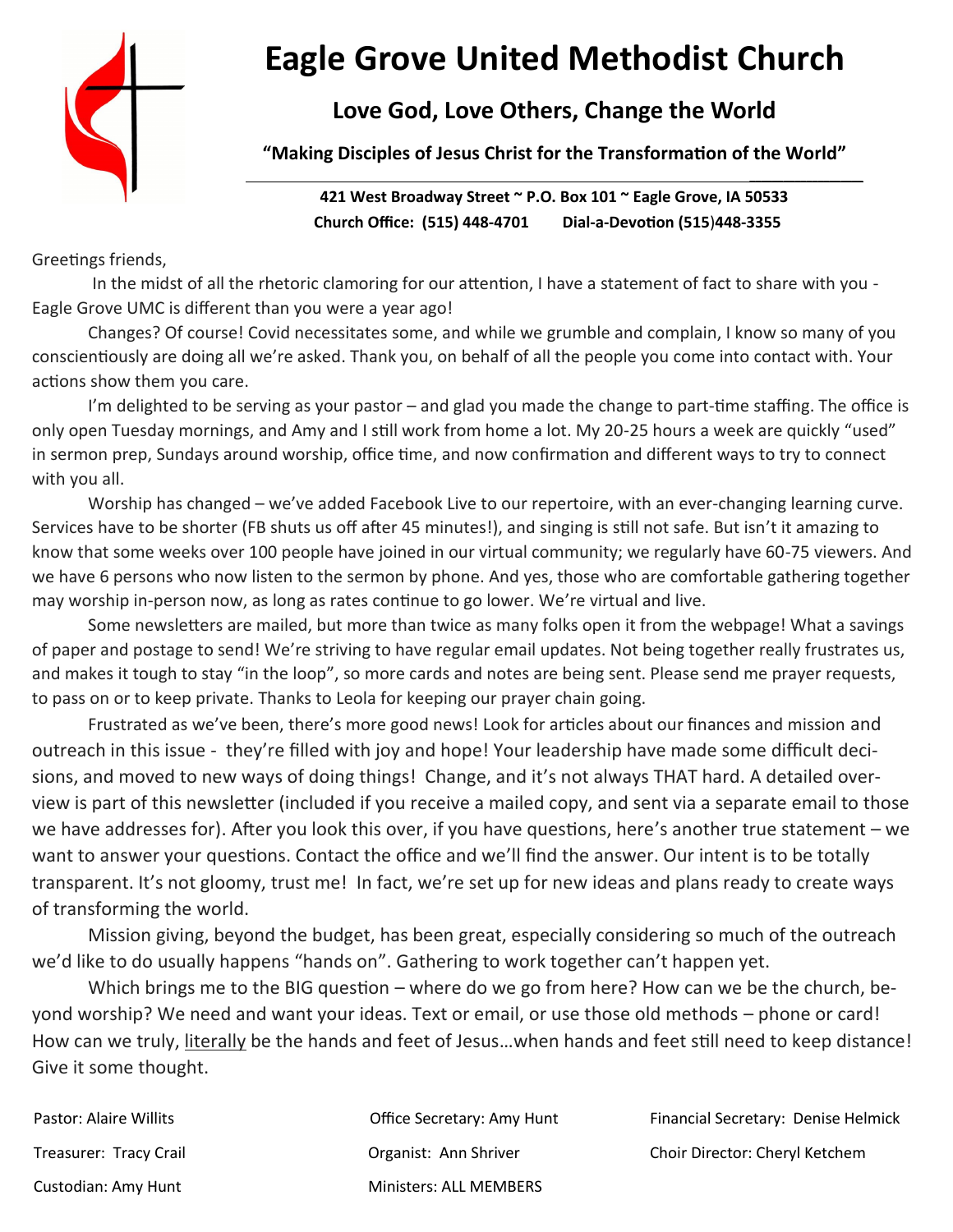# What's what? changes, and no changes!

The church office is open Tuesdays, 10-11:30. Emails and messages are checked during the week by 4p.m. Monday - Friday.

Midweek update emails will continue to be sent by the pastor. If you are not receiving it, let her know alairew@gmail.com

We are moving to a more mid-month printing of our newsletters. Because of the way the church year falls, dates with shift a bit. Email is the best way to send information

egumc@goldfieldaccess.net

If you cannot email, call and ask for a return call so Amy can verify a voice-to-voice. Or you can drop off a written note on Tuesday mornings when we are here**.—Next newsletter —print February 16. Articles due February 12.** 

Snow, ice, or really super cold on Sunday? In the past, we could have cancelled. Now, the pastor can be on Facebook from her home. If we've transitioned to in-person worship, we'll let you know by email and/or phone, because it would be wise for you to stay home.

## **Dial-A-Devotion**

## **Tuesdays**

February 2-Marilyn Sill February 23-Pat Moser February 9-Maggie Wright

January 26-Bev Wilde February 16-Melody Amonson

## **Something new for you—**

**The weekly Sunday sermon is now available by phone– just call 515-212-2802. The newest one will be up by about 7am on Sundays (before actual worship!), and remain all week. The phone number for access will always be the same.**

We survived 2020 in many ways, including financially. We were already behind financially when the pandemic first hit; we borrowed \$6,750 from our Turkey Supper to keep ourselves afloat through the first part of the year. Our giving went down, but some of expenses did also. The biggest change this year was the move from a full-time pastor to a part-time pastor on July 1. As we continued through the year, this savings helped us tremendously. Despite parking lot and online services only for most of the past six months, congregants continued to give faithfully. We repaid our savings account in full and by year-end, we also paid \$10,600 to the Conference. This is quite an accomplishment given our past financial struggles. We also reviewed all current expenses and trimmed where we could, which wasn't a lot but every little bit has helped.

We hope to see you back in church when you feel it is safe. In the meantime, you are able to mail your offerings (PO Box 101, Eagle Grove, IA 50533) or you can give online through our website. These instructions are below. Thank you again for your continued support of the operations and missions of our church.

Tracy Crail-Treasurer

We have exciting news to announce! We have 2 new and convenient ways to give your financial support to our church. There are 2 options.

#1) We have a new online service through Tithe.ly that allows you to give by clicking the 'Online Giving' button located on our website at [eaglegroveumc.org.](http://eaglegroveumc.org)

#2) You can also go to the app store and download the Tithe.ly app for your i-phone or android phone and give using this app.

For questions or assistance please call Denise Helmick, Financial Secretary at 515-293-1224.

Thanks,

Denise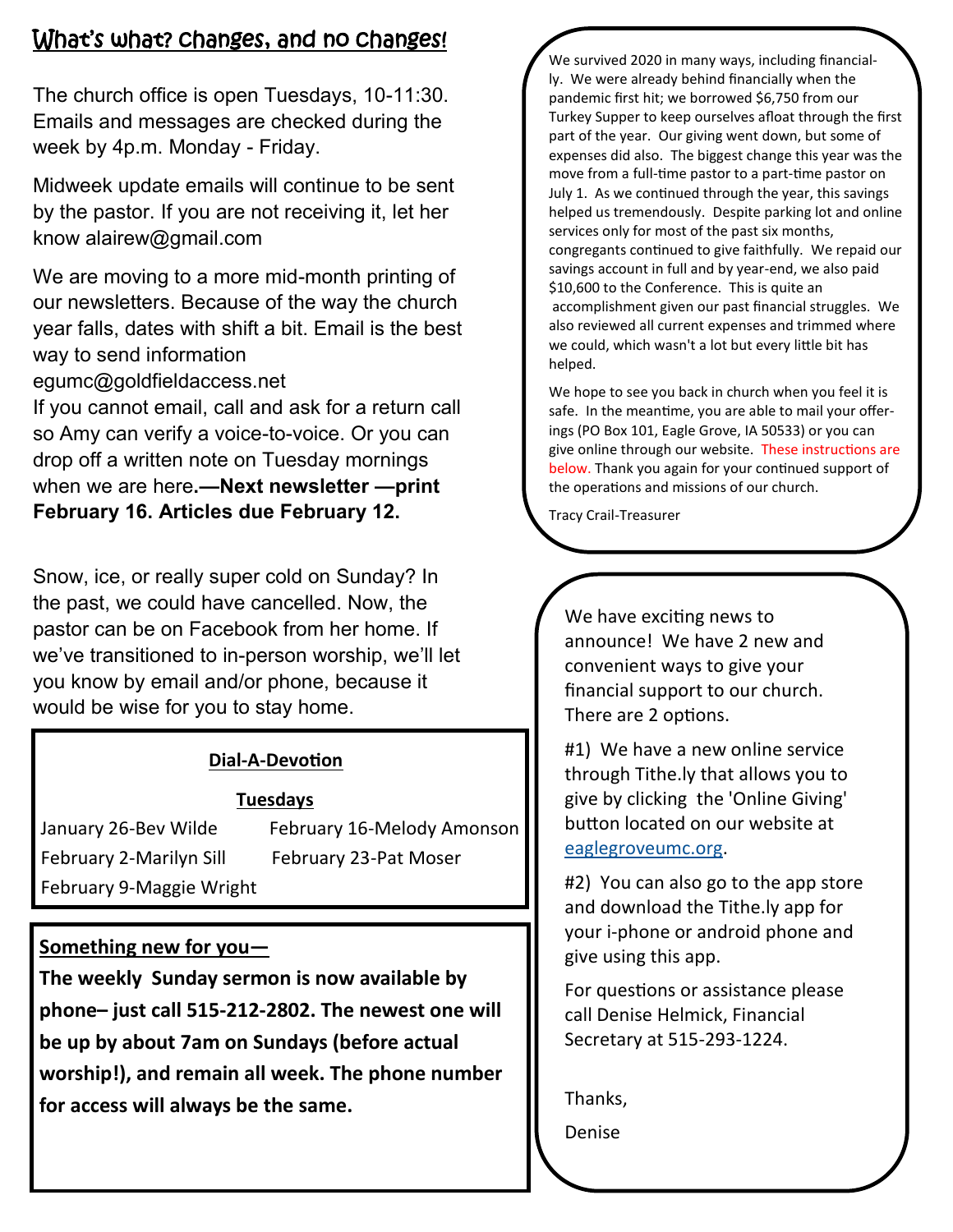Thank you all so much for the cards, emails and messages on my mom's death. Your words were so comforting. The gift of the cross for the garden will find a home this spring, out in my flower bed. We give thanks for her 94 years and all the memories. Thank you all. Pastor Alaire

Keep the families of Lynne Jennings (12/31), Darlene Middleton (1/03) and Alma Sandall (1/02) in your prayers. What glorious lives they lived, serving God. Cards can always be sent to through the funeral home, if you don't have another address.

Being the church means helping others. Give yourself a pat on the back for our work in 2020.

| Ingathering, cash and in-kind                    | \$2,716 |
|--------------------------------------------------|---------|
| Mobility Worldwide (carts)                       | \$2,100 |
| <b>Teacher Care Kits</b>                         | \$1,100 |
| Helping combat Hunger locally (Advent mission)   | \$525   |
| Eagle Grove Food Pantry                          | \$500   |
| Eagle Grove School Activity Tickets for students | \$400   |
| Overflow Ministries (fleece squares donated)     | \$200   |
|                                                  | S7541   |

## Lent is coming!!

In your mail the week of February 10, each household should receive information and a few ideas for reflection and worship at home during the season of Lent. Contact the office if you don't get one, or know someone who would also like to receive. We will have extra and love to share.

Feb 17, Ash Wednesday. Online service only. Specifics coming.

Feb 18, noon Lenten lunches begin – 2021 style!

No meal, no gathering in person. Each Thursday @noon, a different pastor will share a devotional time on their own church's Facebook page. The full schedule will be in Lenten mailing – and on our FB page.



Valentine's Day is coming – time to send some notes or cards to 5 or 6 friends from church and let them know you're thinking about them. Let's keep the connections going and growing. You can only imagine what your card will mean! Who do you miss seeing? Tell them.